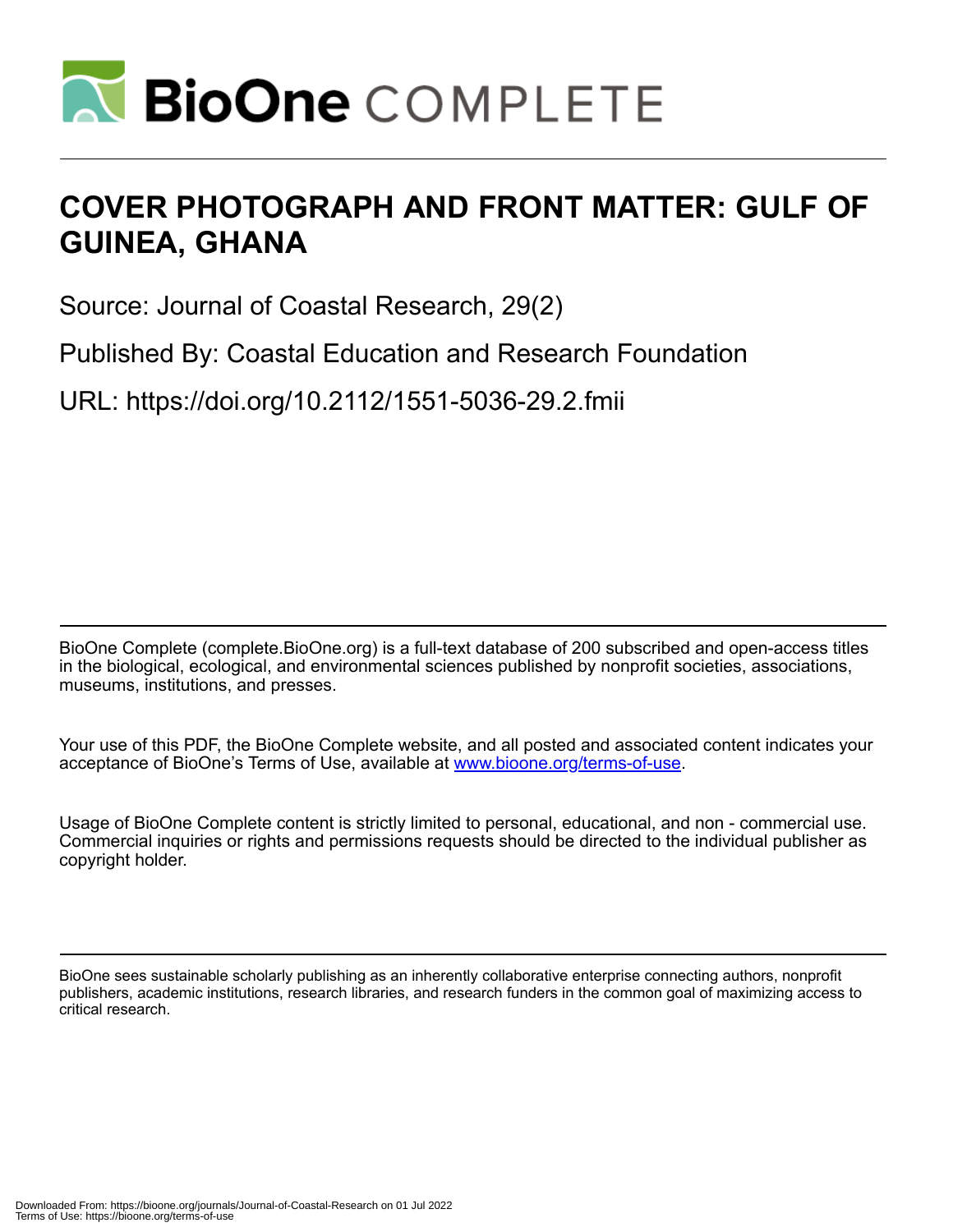

# COVER PHOTOGRAPH





### GULF OF GUINEA, GHANA

Small scale fishing in Ghana. Small scale fishing is a major occupation of coastal settlers along the Gulf of Guinea coast in Ghana. The fishers use dugout canoes of varying sizes and use traditional fishing methods that have been developed over the years to adapt to local conditions. Although there are fishing harbors in Ghana, several fishers use the beach as their landing sites. These beaches get very busy in the mornings when the fishers land their catch. The industry is threatened by the increasing incidence of coastal erosion along the coast and accelerated sea level rise due to climate change. Several beaches are eroding at rates over 1 m/yr in Ghana and the vulnerable low lying areas are experiencing flooding whenever there is a storm. This development forces the fishers into fishing harbors, causing overcrowding in the harbors that can have social and economic implications. (Photograph and caption provided by Frank van der Meulen, UNESCO-IHE, Institute for Water Education, Delft, The Netherlands, and Kwasi Appeaning Addo, University of Ghana, Accra, Ghana, October, 2012.)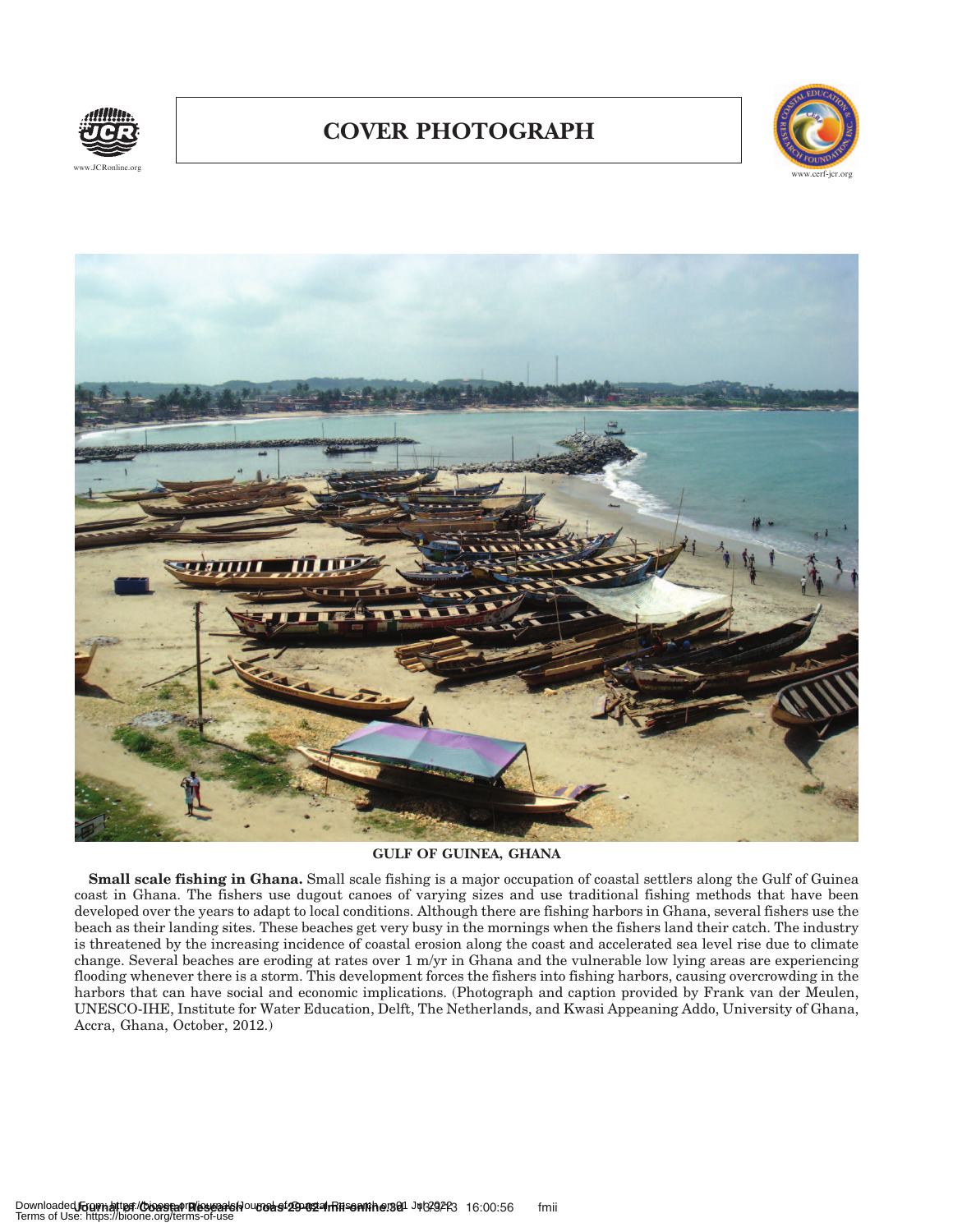# **JOURNAL OF COASTAL RESEARCH**

# **An International Forum for the Littoral Sciences**

# **CHEF-HERAUSGEBER EDITOR-IN-CHIEF RÉDACTEUR-EN-CHEF Charles W. Finkl**

Coastal Education and Research Foundation, Inc. *[CERF]* Editorial Offices:

5130 NW 54th Street e-mail: cfinkl@cerf-jcr.com Coconut Creek, FL<br>
33073, U.S.A.<br>
CERF/JCR Website: http://www.CERF-JCR.or

**BOOK REVIEW EDITOR**

J. Andrew G. Cooper School of Environmental Sciences University of Ulster Coleraine, N. Ireland jag.cooper@ulster.ac.uk

**MANAGING EDITOR** Tracy Candelaria Allen Press Publishing Services 810 E. 10th Street Lawrence, KS 66044, U.S.A. tcandelaria@allenpress.com

**PUBLISHING MANAGER** Christopher Makowski **CERF** 5130 NW 54th Street Coconut Creek, FL 33073, U.S.A. cmakowski@cerf-jcr.com

33073, U.S.A. CERF/JCR Website: http://www.CERF-JCR.org

**EDITORIAL ASSISTANT** Barbara Russell CERF 5130 NW 54th Street Coconut Creek, FL 33073, U.S.A. barbara@cerf-jcr.com

#### **MITHERAUSGEBER ASSOCIATE EDITORS COMITÉ DE REDACTION**

**Edward J. Anthony** *Coastal Geomorphology, Beach Morphodynamics Dunkerque, France* **Cecile Baeteman** *Holocene Coastal Dynamics, Sea-Level Change Brussels, Belgium* **Kenneth Banks** *Coral Reef Geomorphology, Habitat Mapping Plantation, Florida* **Patrick Barnard** *Coastal Geomorphology Santa Cruz, California* **Lindino Benedet** *Oceanography, Modeling Florianopolis, Santa Catarina, Brazil* **David M. Bush** *Coastal Geology & Hazards Carrollton, Georgia* **Ilya V. Buynevich** *Coastal Geology Philadelphia, Pennsylvania* **Javier A. Carrió** *Sediment Processes, Marine Geology Valencia, Spain* **Paolo Ciavola** *Coastal Engineering, Sediment Transport Ferrara, Italy* **Pablo Clemente-Colón** *Satellite Oceanography, Marine Policy Washington, D.C.* **Raul Cocis** *Maritime & Coastal Law Bucharest, Romania* **Mark Crowell** *Coastal Zone Management, Shoreline Change McLean, Virginia* **Bijan Dargahi** *Sediment Transport, Numerical Modeling Stockholm, Sweden* **Robert Dean** *Coastal Engineering & Processes Gainesville, Florida* **Omar Defeo** *Sandy Beach Ecology, Invertebrates Montevideo, Uruguay* **Reinhard Dieckman** *Coastal Engineering & Geomorphology Arnis/Schlei, Germany* **J. Javier Diez** *Coastal Geomorphology Madrid, Spain* **Joseph F. Donoghue** *Coastal Morphology & Hazards Tallahassee, Florida* **Michael S. Fenster** *Shoreline Change, Barrier Island Morphodynamics Richmond, Virginia* **Oscar Manuel Ferreira** *Storm Impacts, Beach Morphodynamics Faro, Portugal* **Duncan M. FitzGerald** *Sediment Transport, Numerical Modeling Boston, Massachusetts* **Chip Fletcher** *Coastal Geology Honolulu, Hawaii*

**Donald L. Forbes** *Sea-Level & Climate Change Dartmouth, Nova Scotia, Canada* **Kazimierz K. Furmanczyk** *Marine Cartography, Remote Sensing Szczecin, Poland* **Gary B. Griggs** *Coastal Engineering & Hazards Santa Cruz, California* **Pramod Hanamgond** *Coastal Geomorphology, Sedimentology Belgaum, India* **Hans Hanson** *Coastal Protection, Numerical Modeling Lund, Sweden* **Simon Haslett** *Paleoceanography, Coastal Evolution Wales, United Kingdom* **Michael Hilton** *Dune Geomorphology & Ecology Dunedin, New Zealand* **Carl H. Hobbs, III** *Coastal Geology, Sand Mining Gloucester Point, Virginia* **James R. Houston** *Sea-Level Change, Coastal Hydrodynamics Vicksburg, Mississippi* **Wenrui Huang** *Coastal Hydrodynamics & Hazards Tallahassee, Florida* **Michael G. Hughes** *Coastal Morphodynamics, Shelf Processes Canberra, ACT, Australia* **Federico I. Isla** *Sea-Level Change, Remote Sensing Mar Del Plata, Argentina* **Derek W.T. Jackson** *Aeolian Sediment Transport, Beach Morphodynamics Coleraine, Northern Ireland* **Nancy L. Jackson** *Coastal Geomorphology Newark, New Jersey* **Markes E. Johnson** *Paleoshores, Coastal Sand Dunes Williamstown, Massachusetts* **Timothy R. Keen** *Waves & Circulation, Numerical Modeling Stennis Space Center, Mississippi* **Dieter H. Kelletat** *Coastal Geomorphology, Sea-Level Change Essen/Cologne, Germany* **Joseph T. Kelley** *Sea-Level Change, Salt Marsh Ecogeomorphology Orono, Maine* **Syed Khalil** *Coastal Geology & Geophysics Baton Rouge, Louisiana* **Jack Kindinger** *Oceanography, Coastal Resource Management St. Petersburg, Florida* **Antonio H.F. Klein** *Coastal Morphodynamics & Hazards Florianópolis, Santa Catarina, Brazil* **Vic Klemas** *Remote Sensing, Global Environmental Change*

**Nobuhisa Kobayashi** *Coastal Engineering Newark, Delaware* **Vladimir N. Kosmynin** *Coral Reefs, Coastal Ecology Tallahassee, Florida* **Joseph L. Kowalski** *Estuarine Plant Ecology Edinburg, Texas* **Michael J. Lace** *Coastal Landforms & Processes West Branch, Iowa* **Stephen P. Leatherman** *Barrier Islands, Beach Erosion Miami, Florida* **Charles Lemckert** *Environmental Fluid Dynamics Queensland, Australia* **Ioannis Liritzis** *Geophysical Proxy Data Rhodes, Greece* **Jeffrey H. List** *Shoreline Change Processes Woods Hole, Massachusetts* **Michel M. de Mahiques** *Sediment Processes* São Paulo, Brazil<br>**Christopher Makowski**<br>Coastal Benthic Ecology,<br>Marine Ecosystem Monitoring<br>Coconut Creek, Florida<br>Coconut Creek, Florida<br>Cannesville, Florida<br>Gainesville, Florida<br>Gainesville, Florida<br>Global Environmenta **Robert Nicholls** *Global Climate Change, Sea-Level Change Southampton, United Kingdom* **Karl F. Nordstrom** *Coastal Geomorphology & Dune Processes New Brunswick, New Jersey* **Julian Orford** *Gravel Beaches, Storm Events Belfast, Northern Ireland, UK* **Phil D. Osborne** *Sediment Dynamics, Beach Morphodynamics Shoreline, Washington*  **Hugh Parker** *Airborne Lidar Bathymetry Adelaide, South Australia, Australia* **Charitha B. Pattiaratchi** *Physical Oceanography Crawley, Western Australia, Australia* **Michael Phillips** *Coastal Geomorphology Swansea, Wales, United Kingdom* **Orrin H. Pilkey, Jr.** *Coastal Geology Durham, North Carolina* **Paolo A. Pirazzoli** *Sea-Level Changes Paris, France* **Nobert P. Psuty** *Coastal Geomorphology New Brunswick, New Jersey* **Ulrich Radtke** *Coastal Geomorphology Duisburg-Essen, Germany* 

**Elijah W. Ramsey, III** *Coastal Image Processing Lafayette, Louisiana* **Richard C. Raynie** *Wetland/Marsh Restoration, Coastal Erosion Baton Rouge, Louisiana* **Kirt Rusenko** *Sea Turtles, Dune Restoration Boca Raton, Florida* **Douglas J. Sherman** *Coastal Hydrodynamics & Sedimentation College Station, Texas* **Andrew D. Short** *Coastal Geomorphology, Beach Morphodynamics Sydney, New South Wales, Australia* **Pravi Shrestha** *Coastal Engineering Irvine, California* **Alejandro J. Souza** *Coastal & Sediment Processes Liverpool, United Kingdom* **Tom Spencer** *Biogeomorphology, Wetland Morphodynamics Cambridge, United Kingdom* **Marcel Stive** *Coastal Hydrodynamics, Sediment Dynamics Delft, The Netherlands* **Bhaskaran Subramanian** *Wetland Restoration, Shoreline Conservation Annapolis, Maryland* **Vallam Sundar** *Coastal Engineering Chennai, India* **E. Robert Thieler** *Marine Geology Woods Hole, Massachusetts* **Frank Van Der Meulen** *Coastal Zone Management, Climate Change Delft, The Netherlands* **Henk Jan Verhagen** *Coastal Protection & Structures Delft, The Netherlands* **Ian J. Walker** *Coastal Dunes, Sediment Transport Victoria, British Columbia, Canada* **Ping Wang** *Beach Morphodynamics, Sediment Transport Tampa, Florida* **Allan Williams** *Coastal Geology Swansea, Wales, United Kingdom* **Harry F. Williams** *Hurricane Sedimentation, Paleotempestology Denton, Texas* **Colin D. Woodroffe** *Coastal Geomorphology, Sea-Level Change Wollongong, Australia* **Donald R. Young** *Coastal Plant Ecology Richmond, Virginia* **Robert S. Young** *Coastal Processes & Management Cullowhee, North Carolina*

Periodicals postage paid at Lawrence, KS, and additional mailing offices. POSTMASTER: Send address changes to *Journal of Coastal Research*, Allen Press Association Management, P.O. Box 1897, Lawrence, KS 66044.

 $©$  2013 The Coastal Education & Research Foundation *[CERF]*.

*Newark, Delaware*

a This paper meets the requirements of ANSI/NISO Z39.48-1992 (Permanence of Paper). Downloaded From: https://bioone.org/journals/Journal-of-Coastal-Research on 01 Jul 2022 Terms of Use: https://bioone.org/terms-of-use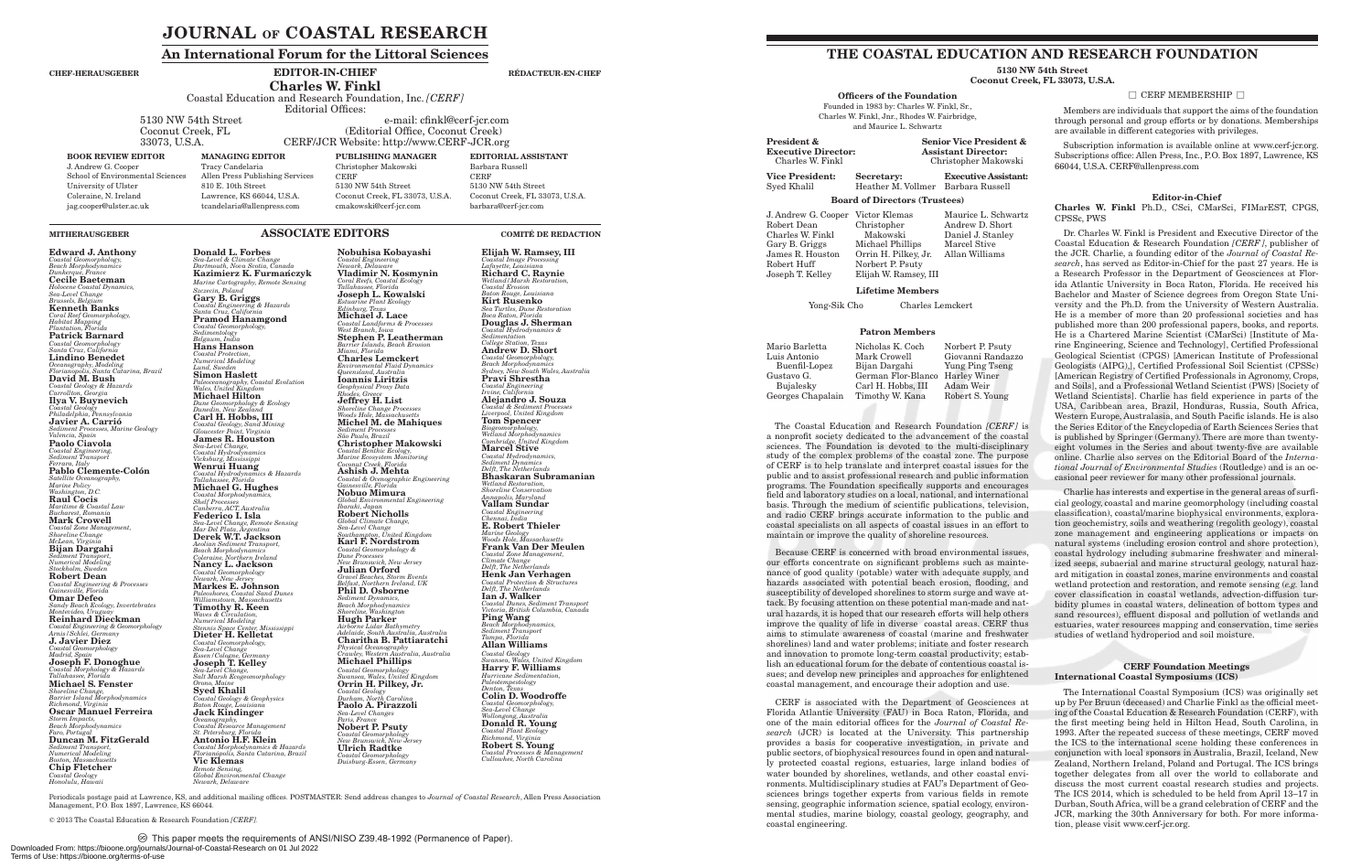## **THE COASTAL EDUCATION AND RESEARCH FOUNDATION**

**5130 NW 54th Street**

**Coconut Creek, FL 33073, U.S.A.**

#### **Officers of the Foundation**

Founded in 1983 by: Charles W. Finkl, Sr., Charles W. Finkl, Jnr., Rhodes W. Fairbridge, and Maurice L. Schwartz

| President &<br><b>Executive Director:</b><br>Charles W. Finkl |  | <b>Senior Vice President &amp;</b><br><b>Assistant Director:</b><br>Christopher Makowski |  |
|---------------------------------------------------------------|--|------------------------------------------------------------------------------------------|--|
|                                                               |  |                                                                                          |  |

Syed Khalil

**Secretary:** 

Heather M. Vollmer Barbara Russell **Executive Assistant:**

#### **Board of Directors (Trustees)**

| J. Andrew G. Cooper | Victor Klemas         | Maurice L. Schwartz |
|---------------------|-----------------------|---------------------|
| Robert Dean         | Christopher           | Andrew D. Short     |
| Charles W. Finkl    | Makowski              | Daniel J. Stanley   |
| Gary B. Griggs      | Michael Phillips      | Marcel Stive        |
| James R. Houston    | Orrin H. Pilkey, Jr.  | Allan Williams      |
| Robert Huff         | Norbert P. Psuty      |                     |
| Joseph T. Kelley    | Elijah W. Ramsey, III |                     |
|                     |                       |                     |

#### **Lifetime Members**

Yong-Sik Cho Charles Lemckert

#### **Patron Members**

| Mario Barletta    | Nicholas K. Coch   | Norbert P. Psuty    |
|-------------------|--------------------|---------------------|
| Luis Antonio      | Mark Crowell       | Giovanni Randazzo   |
| Buenfil-Lopez     | Bijan Dargahi      | Yung Ping Tseng     |
| Gustavo G.        | German Flor-Blanco | <b>Harley Winer</b> |
| Bujalesky         | Carl H. Hobbs, III | Adam Weir           |
| Georges Chapalain | Timothy W. Kana    | Robert S. Young     |
|                   |                    |                     |

The Coastal Education and Research Foundation *[CERF]* is a nonprofit society dedicated to the advancement of the coastal sciences. The Foundation is devoted to the multi-disciplinary study of the complex problems of the coastal zone. The purpose of CERF is to help translate and interpret coastal issues for the public and to assist professional research and public information programs. The Foundation specifically supports and encourages field and laboratory studies on a local, national, and international basis. Through the medium of scientific publications, television, and radio CERF brings accurate information to the public and coastal specialists on all aspects of coastal issues in an effort to maintain or improve the quality of shoreline resources.

Because CERF is concerned with broad environmental issues, our efforts concentrate on significant problems such as maintenance of good quality (potable) water with adequate supply, and hazards associated with potential beach erosion, flooding, and susceptibility of developed shorelines to storm surge and wave attack. By focusing attention on these potential man-made and natural hazards, it is hoped that our research efforts will help others improve the quality of life in diverse coastal areas. CERF thus aims to stimulate awareness of coastal (marine and freshwater shorelines) land and water problems; initiate and foster research and innovation to promote long-term coastal productivity; establish an educational forum for the debate of contentious coastal issues; and develop new principles and approaches for enlightened coastal management, and encourage their adoption and use.

CERF is associated with the Department of Geosciences at Florida Atlantic University (FAU) in Boca Raton, Florida, and one of the main editorial offices for the *Journal of Coastal Research* (JCR) is located at the University. This partnership provides a basis for cooperative investigation, in private and public sectors, of biophysical resources found in open and naturally protected coastal regions, estuaries, large inland bodies of water bounded by shorelines, wetlands, and other coastal environments. Multidisciplinary studies at FAU's Department of Geosciences brings together experts from various fields in remote sensing, geographic information science, spatial ecology, environmental studies, marine biology, coastal geology, geography, and coastal engineering.

### $\Box$  CERF MEMBERSHIP  $\Box$

Members are individuals that support the aims of the foundation through personal and group efforts or by donations. Memberships are available in different categories with privileges.

Subscription information is available online at www.cerf-jcr.org. Subscriptions office: Allen Press, Inc., P.O. Box 1897, Lawrence, KS 66044, U.S.A. CERF@allenpress.com

#### **Editor-in-Chief**

**Charles W. Finkl** Ph.D., CSci, CMarSci, FIMarEST, CPGS, CPSSc, PWS

Dr. Charles W. Finkl is President and Executive Director of the Coastal Education & Research Foundation *[CERF ]*, publisher of the JCR. Charlie, a founding editor of the *Journal of Coastal Research*, has served as Editor-in-Chief for the past 27 years. He is a Research Professor in the Department of Geosciences at Florida Atlantic University in Boca Raton, Florida. He received his Bachelor and Master of Science degrees from Oregon State University and the Ph.D. from the University of Western Australia. He is a member of more than 20 professional societies and has published more than 200 professional papers, books, and reports. He is a Chartered Marine Scientist (CMarSci) [Institute of Marine Engineering, Science and Technology], Certified Professional Geological Scientist (CPGS) [American Institute of Professional Geologists (AIPG),], Certified Professional Soil Scientist (CPSSc) [American Registry of Certified Professionals in Agronomy, Crops, and Soils], and a Professional Wetland Scientist (PWS) [Society of Wetland Scientists]. Charlie has field experience in parts of the USA, Caribbean area, Brazil, Honduras, Russia, South Africa, Western Europe, Australasia, and South Pacific islands. He is also the Series Editor of the Encyclopedia of Earth Sciences Series that is published by Springer (Germany). There are more than twentyeight volumes in the Series and about twenty-five are available online. Charlie also serves on the Editorial Board of the *International Journal of Environmental Studies* (Routledge) and is an occasional peer reviewer for many other professional journals.

Charlie has interests and expertise in the general areas of surficial geology, coastal and marine geomorphology (including coastal classification), coastal/marine biophysical environments, exploration geochemistry, soils and weathering (regolith geology), coastal zone management and engineering applications or impacts on natural systems (including erosion control and shore protection), coastal hydrology including submarine freshwater and mineralized seeps, subaerial and marine structural geology, natural hazard mitigation in coastal zones, marine environments and coastal wetland protection and restoration, and remote sensing (*e.g.* land cover classification in coastal wetlands, advection-diffusion turbidity plumes in coastal waters, delineation of bottom types and sand resources), effluent disposal and pollution of wetlands and estuaries, water resources mapping and conservation, time series studies of wetland hydroperiod and soil moisture.

#### **CERF Foundation Meetings International Coastal Symposiums (ICS)**

The International Coastal Symposium (ICS) was originally set up by Per Bruun (deceased) and Charlie Finkl as the official meeting of the Coastal Education & Research Foundation (CERF), with the first meeting being held in Hilton Head, South Carolina, in 1993. After the repeated success of these meetings, CERF moved the ICS to the international scene holding these conferences in conjunction with local sponsors in Australia, Brazil, Iceland, New Zealand, Northern Ireland, Poland and Portugal. The ICS brings together delegates from all over the world to collaborate and discuss the most current coastal research studies and projects. The ICS 2014, which is scheduled to be held from April 13–17 in Durban, South Africa, will be a grand celebration of CERF and the JCR, marking the 30th Anniversary for both. For more information, please visit www.cerf-jcr.org.